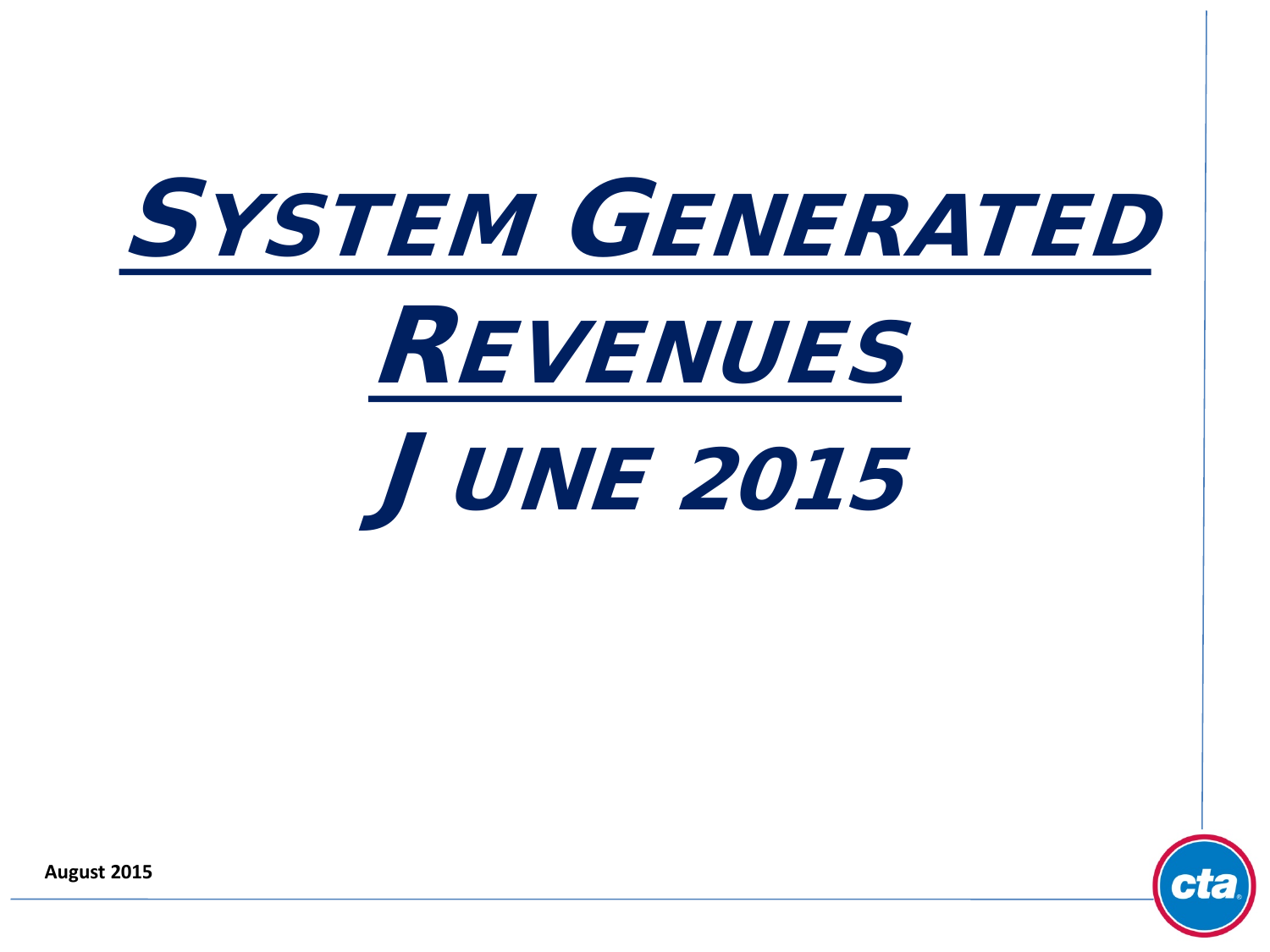# JUNE REVENUES: VARIANCE TO BUDGET

| <b>Dollars in Millions</b>    | <b>Actual</b><br><b>JUNE 2015</b>      | Variance<br><b>Variance</b><br>to<br>to<br><b>Budget</b><br><b>JUNE 2014</b> |
|-------------------------------|----------------------------------------|------------------------------------------------------------------------------|
| Farebox                       | \$33.5M                                | \$0.3M<br>1.3M                                                               |
| Passes                        | \$18.0M                                | 0.4M<br>0.2M                                                                 |
| <b>Fare and Pass Total</b>    | \$51.5M                                | 0.1M<br>1.5M                                                                 |
| <b>Reduced Fare Subsidy</b>   | \$1.3M                                 | 1.0M<br>0.1M                                                                 |
| Non-Farebox                   | \$5.4M                                 | 0.1M<br>0.1M                                                                 |
| <b>Revenue Total</b>          | \$58.2M                                | 1.2M<br>1.7M                                                                 |
| <b>Average Fare (Dollars)</b> | \$1.16                                 | \$0.01<br>\$0.01                                                             |
| <b>Free Rides</b>             | 6.4M                                   |                                                                              |
|                               | Free Rides is 0.4M less than JUNE 2014 | ct                                                                           |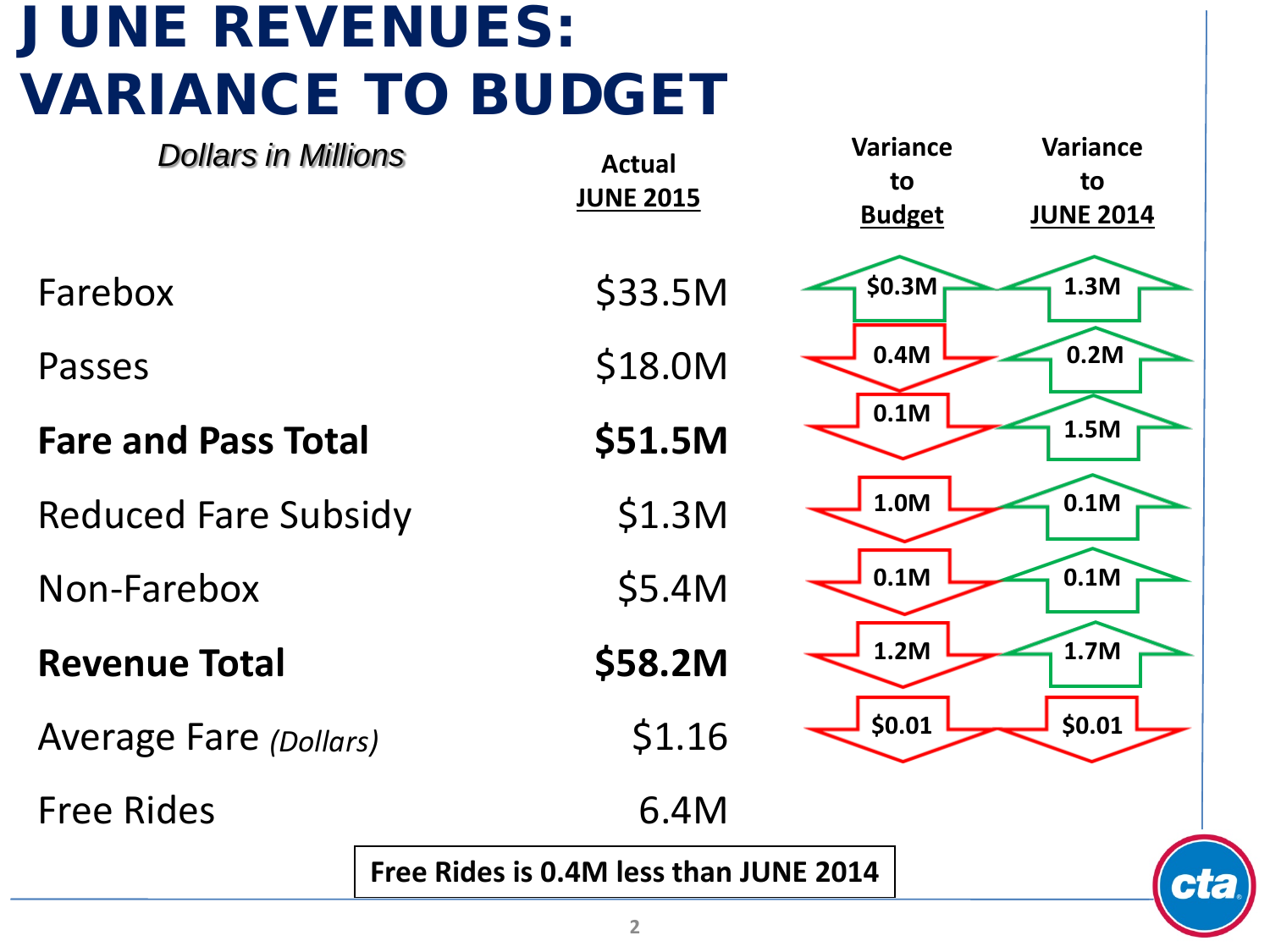### YEAR TO DATE REVENUES: VARIANCE TO BUDGET

| <b>Dollars in Millions</b>    | <b>Actual</b>                                    | <b>Variance</b><br>to | <b>Variance</b>       |
|-------------------------------|--------------------------------------------------|-----------------------|-----------------------|
|                               | <b>JUNE YTD</b>                                  | <b>Budget YTD</b>     | to<br><b>2014 YTD</b> |
| Farebox                       | \$175.8M                                         | 3.4M                  | 3.1M                  |
| Passes                        | \$108.3M                                         | 0.5M                  | 1.3M                  |
| <b>Fare and Pass Total</b>    | \$284.1M                                         | 2.9M                  | 1.8M                  |
| <b>Reduced Fare Subsidy</b>   | \$6.1M                                           | 8.1M                  | 1.2M                  |
| Non-Farebox                   | \$32.5M                                          | 2.9M                  | 0.9M                  |
| <b>Revenue Total</b>          | \$322.7M                                         | 8.1M                  | 3.9M                  |
| <b>Average Fare (Dollars)</b> | \$1.12                                           | \$0.01                | \$0.01                |
| <b>Free Rides</b>             | 35.1M                                            |                       |                       |
|                               | Free Rides is 4.3M less than JUNE 2014 YTD<br>ct |                       |                       |
|                               |                                                  |                       |                       |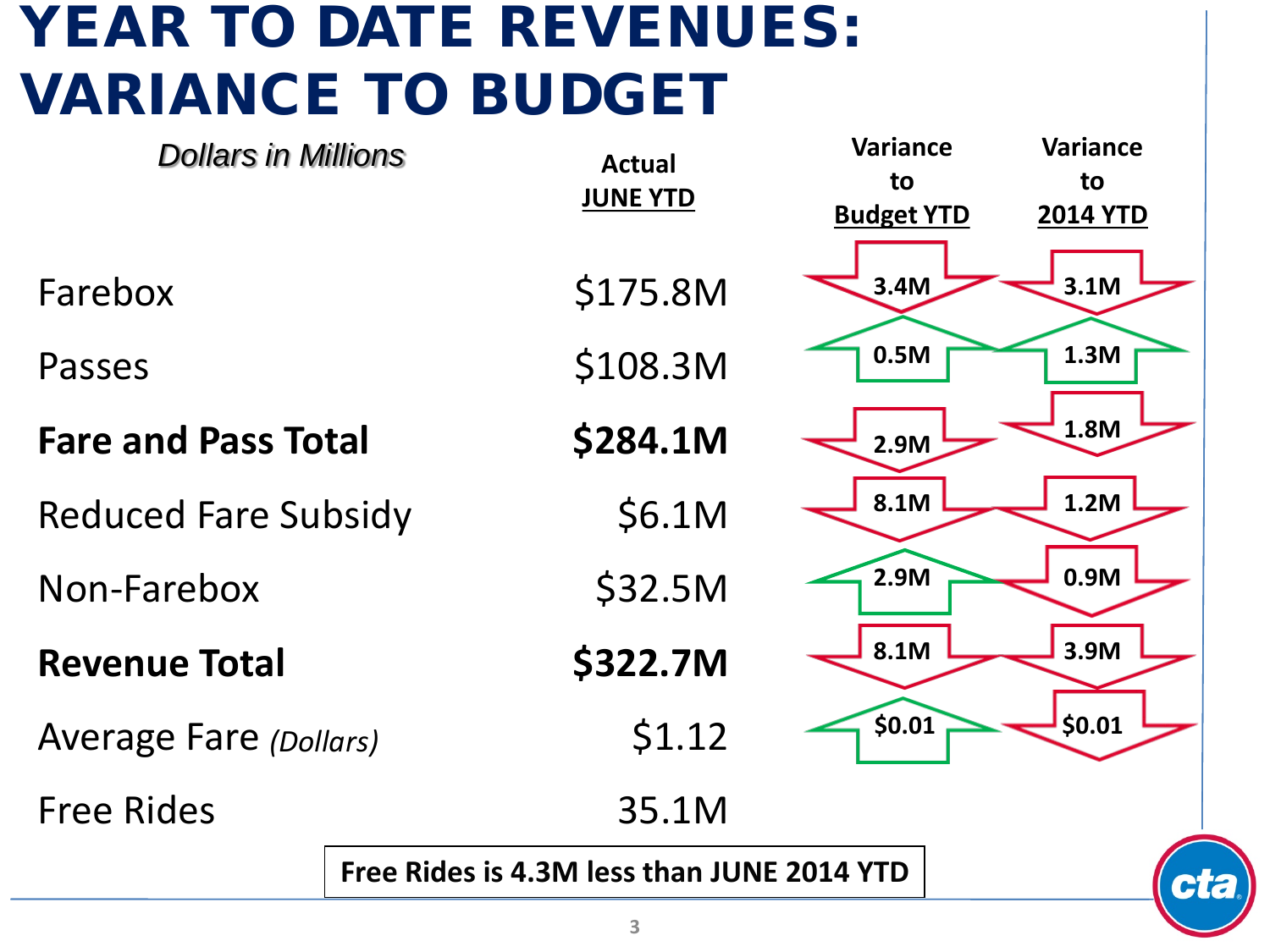**EXPENSES** JUNE 2015

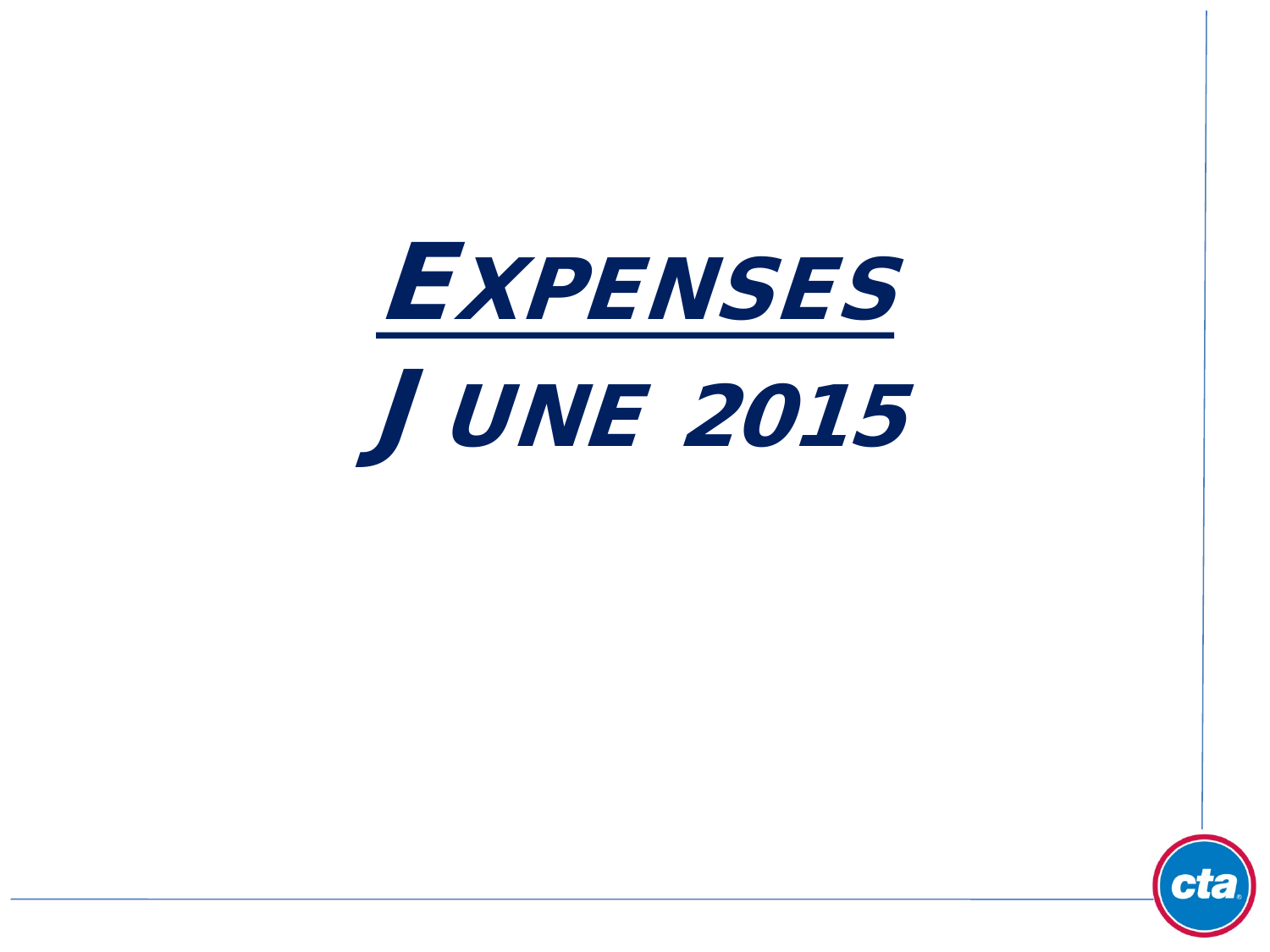# JUNE EXPENSES: VARIANCE TO BUDGET

*Dollars in Thousands*

| Category                                | <b>Actual</b><br><b>JUNE 2015</b> | <b>Favorable/</b><br>(Unfavorable)<br><b>Variance to</b><br><b>Budget</b> |
|-----------------------------------------|-----------------------------------|---------------------------------------------------------------------------|
| Labor                                   | 83,416                            | 296                                                                       |
| <b>Material</b>                         | 7,133                             | (1,650)                                                                   |
| <b>Fuel</b>                             | 4,124                             | 448                                                                       |
| <b>Power</b>                            | 2,161                             |                                                                           |
| <b>Provision Injuries &amp; Damages</b> |                                   |                                                                           |
| <b>Purchase of Security Services</b>    | 1,229                             | (26)                                                                      |
| <b>Other Expenses</b>                   | 21,580                            | 538                                                                       |
| <b>Total Operating Expenses</b>         | 119,642                           | (394)                                                                     |

**Other expenses consist of: Utilities, Advertising & Promotions, Travel & Meetings, Contractual Services, Leases & Rentals, Pension Obligation Bond, and General Expenses.**

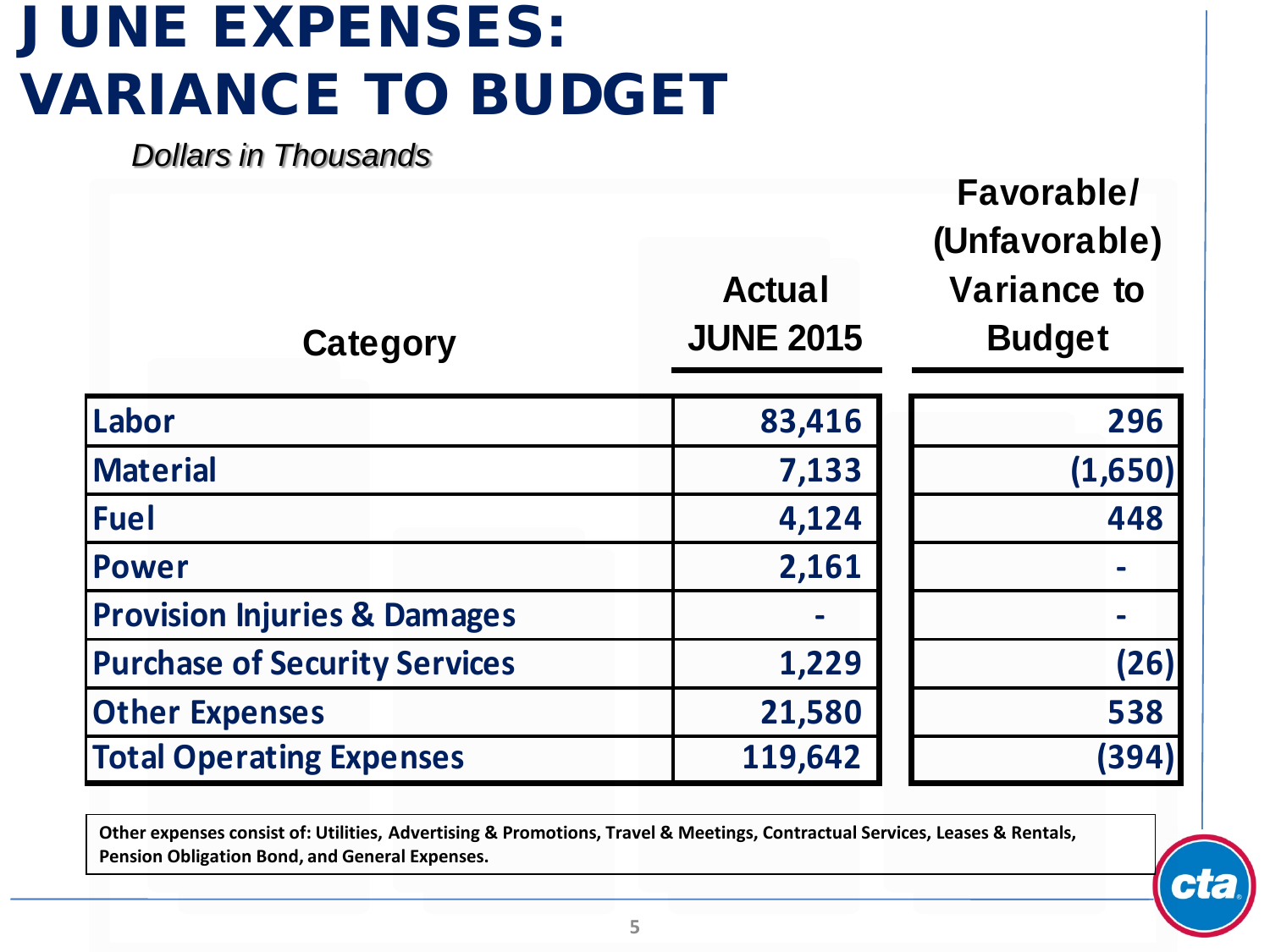### YEAR TO DATE EXPENSES: VARIANCE TO BUDGET

*Dollars in Thousands*

| Category                                | <b>Actual</b><br><b>YTD 2015</b> | <b>Favorable/</b><br>(Unfavorable)<br><b>YTD Variance</b><br>to Budget |
|-----------------------------------------|----------------------------------|------------------------------------------------------------------------|
| Labor                                   | 488,145                          | 8,674                                                                  |
| <b>Material</b>                         | 41,230                           | (5,016)                                                                |
| <b>Fuel</b>                             | 25,507                           | 1,924                                                                  |
| <b>Power</b>                            | 14,857                           | 611                                                                    |
| <b>Provision Injuries &amp; Damages</b> |                                  |                                                                        |
| <b>Purchase of Security Services</b>    | 7,130                            | 84                                                                     |
| <b>Other Expenses</b>                   | 138,550                          | (953)                                                                  |
| <b>Total Operating Expenses</b>         | 715,419                          | 5,324                                                                  |

**Other expenses consist of: Utilities, Advertising & Promotions, Travel & Meetings, Contractual Services, Leases & Rentals, Pension Obligation Bond, and General Expenses.**